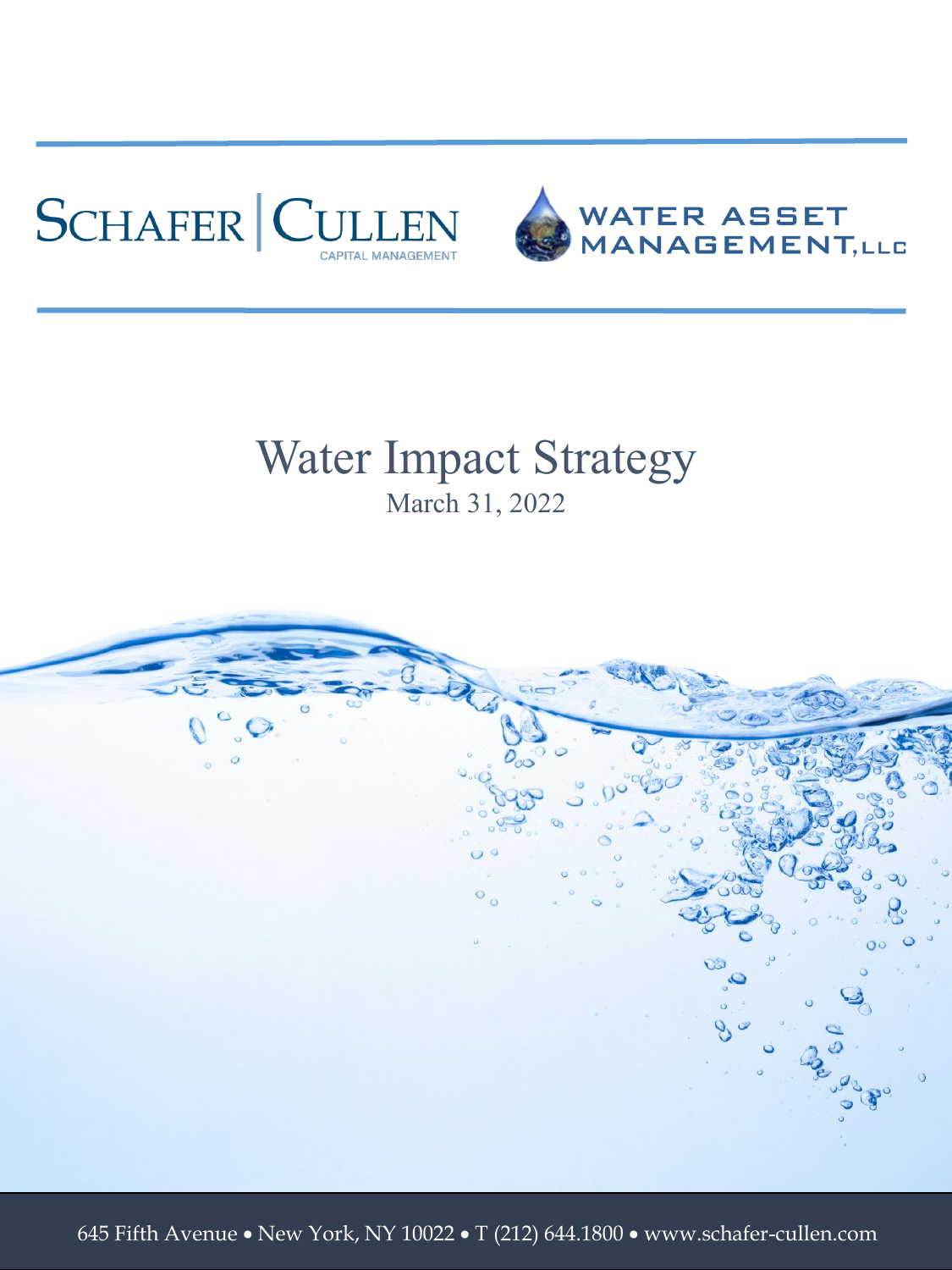## **The Water Scarcity Crisis:**

"The ever-expanding water demand of the world's growing population and economy, combined with the impacts of climate change, are already making water scarcity a reality in many parts of the world—and with it we are witnessing severe damage to livelihoods, human health, and ecosystems. In just 20 years … demand for water will be 40 percent higher than it is today."

Charting Our Water Future -- 2030 Water Resources Group (McKinsey, 2009)

884 million people do not have access to clean water. $1$ 

71% of the Earth's surface is covered by water, yet only 1% is available clean water.<sup>2</sup>

Every \$1 invested in water and sanitation services, results in an estimated \$4 return in productivity.3







#### **Investing in Water is Investing for Change Now**

The Schafer Cullen Water Asset Management Impact Strategy offers direct exposure to companies committed to solving the water scarcity crisis by increasing water supply, enhancing water quality, and improving water efficiency. Water Asset Management will donate a portion of revenue received as sub-advisor from the strategy to WaterAid<sup>4</sup> and their mission of improving access to clean water, hygiene and sanitation in the world's poorest communities.

> "Water is a necessity for everyone and yet it remains a luxury to many people around the world." - WaterAid5 -

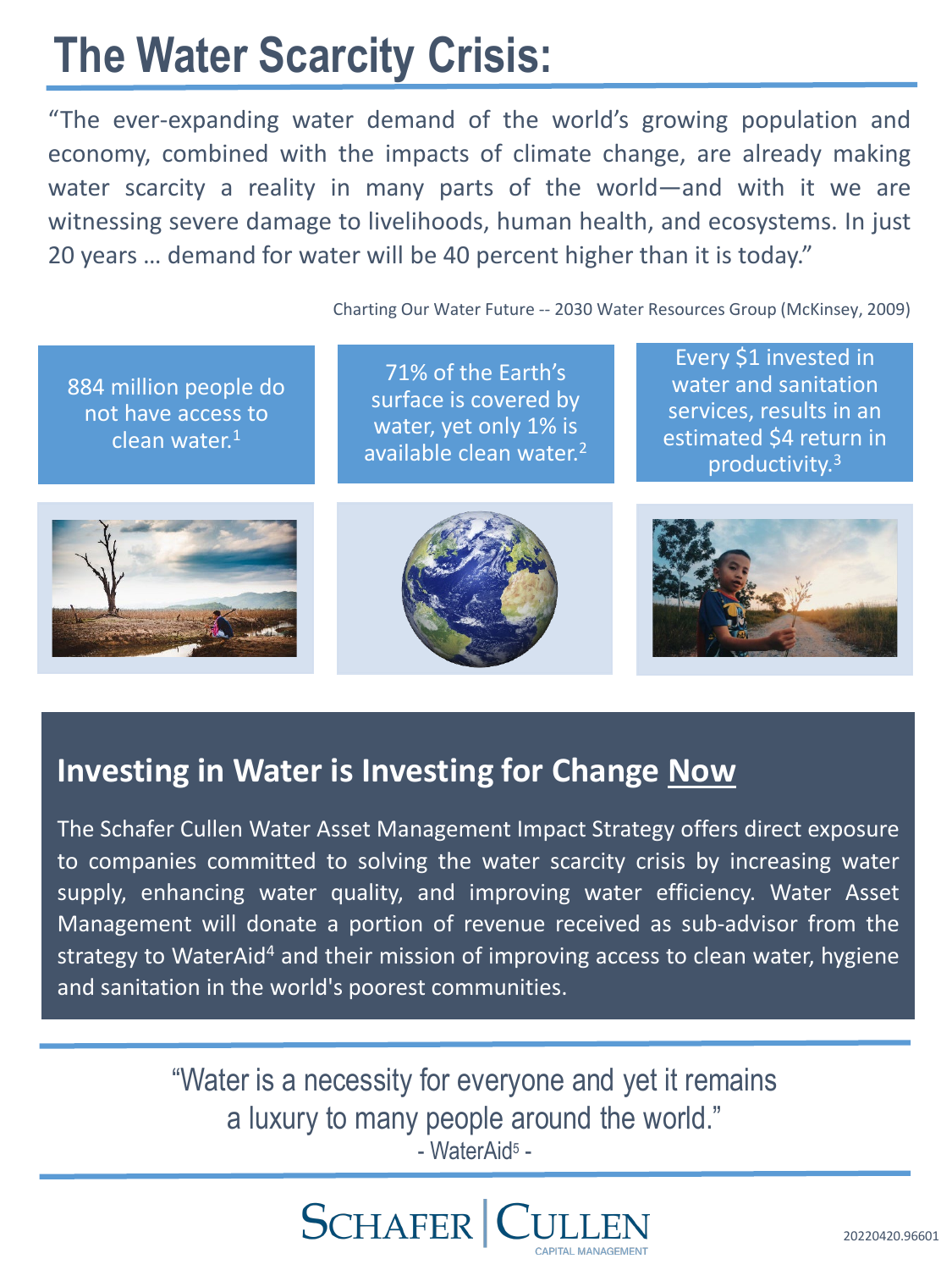## **Uses of Water:**

As an essential resource, the first thing that often comes to mind is drinking water. Many are surprised to learn that only a small percentage of water is used for domestic purposes, with the majority being for Agriculture and Industrial uses.

**69%** of all water consumption is used for agriculture<sup>6</sup>

**19%** of all water is for industrial use<sup>6</sup> **12%** of all water is used for domestic purposes<sup>6</sup>







#### **Macroeconomic trends dependent on the availability of water include:**

Food Production Power Generation Population Growth Urbanization

Geopolitical Stability Health Care Costs







As these trends increase, so does water consumption. Estimates are that by 2030, an additional \$6.7 trillion<sup>7</sup> in capital spending is needed globally to improve water infrastructure, water quality, water efficiency, and support growth in urbanization and agriculture. Governments can't do it alone, private capital is essential in delivering these improvements.

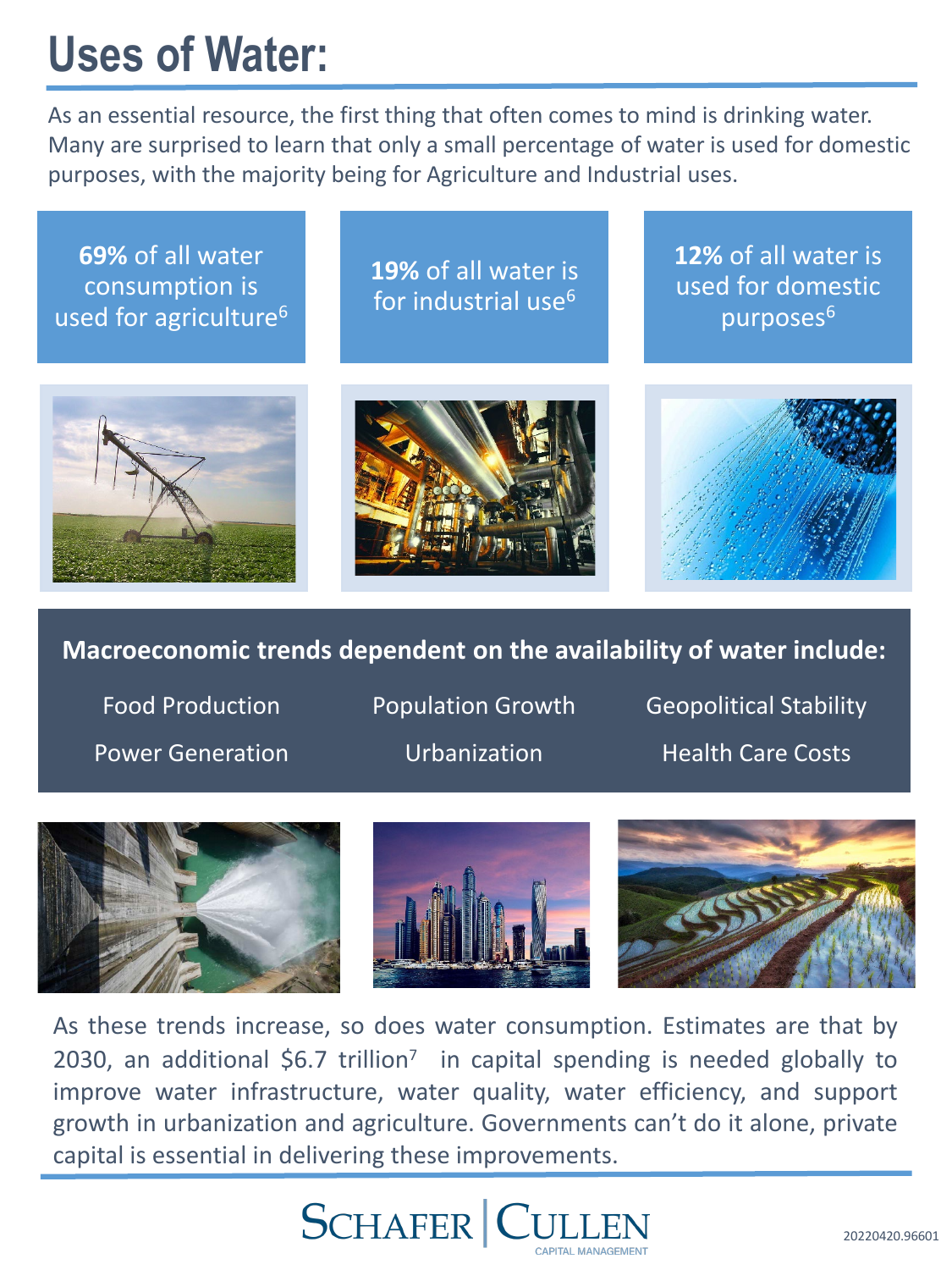## **ESG & Impact Investing**

Companies with strong Environmental, Social & Governance (ESG) policies that support a more sustainable future are likely to experience growth opportunities. However, there is significant difference between investing in companies that hope to have an impact at some point in the future versus those that can have an impact now. Investments in water related companies not only support ESG mandates, they also have an impact today.

#### **ESG Investing**

Screening companies based on Environmental, Social, and Governance policies. Investments are made in those with more favorable policies while avoiding those with less favorable policies.

#### **Impact Investing**

Owning companies with the intention of generating social and / or environmental impact alongside a financial return. Investments should be intentional, measurable and transparent.

#### **Global Water Investment Returns**

Investments in water are not just powerful from an impact standpoint, they've also been profitable. Over the last 20 years, the S&P 500 Global Water Index has outperformed the S&P 500 and the MSCI ACWI Index.



Source: Morningstar Direct, 3/31/2022. Past performance is no guarantee of future results. You cannot invest directly in an index. The S&P Global Water Index provides liquid and tradable exposure to 50 companies from around the world that are involved in water related businesses. To create diversified exposure across the global water market, the 50 constituents are distributed equally between two distinct clusters of water related businesses: Water Utilities & Infrastructure and Water Equipment & Materials. The S&P 500 Index is the commonly used measure of the broad U.S. stock market. The MSCI ACWI Index is a market capitalization weighted index comprised of stocks from developed emerging markets and is designed to provide a broad measure of equity-market performance throughout the world.

CAPITAL MANAGEMENT

**SCHAFER** | C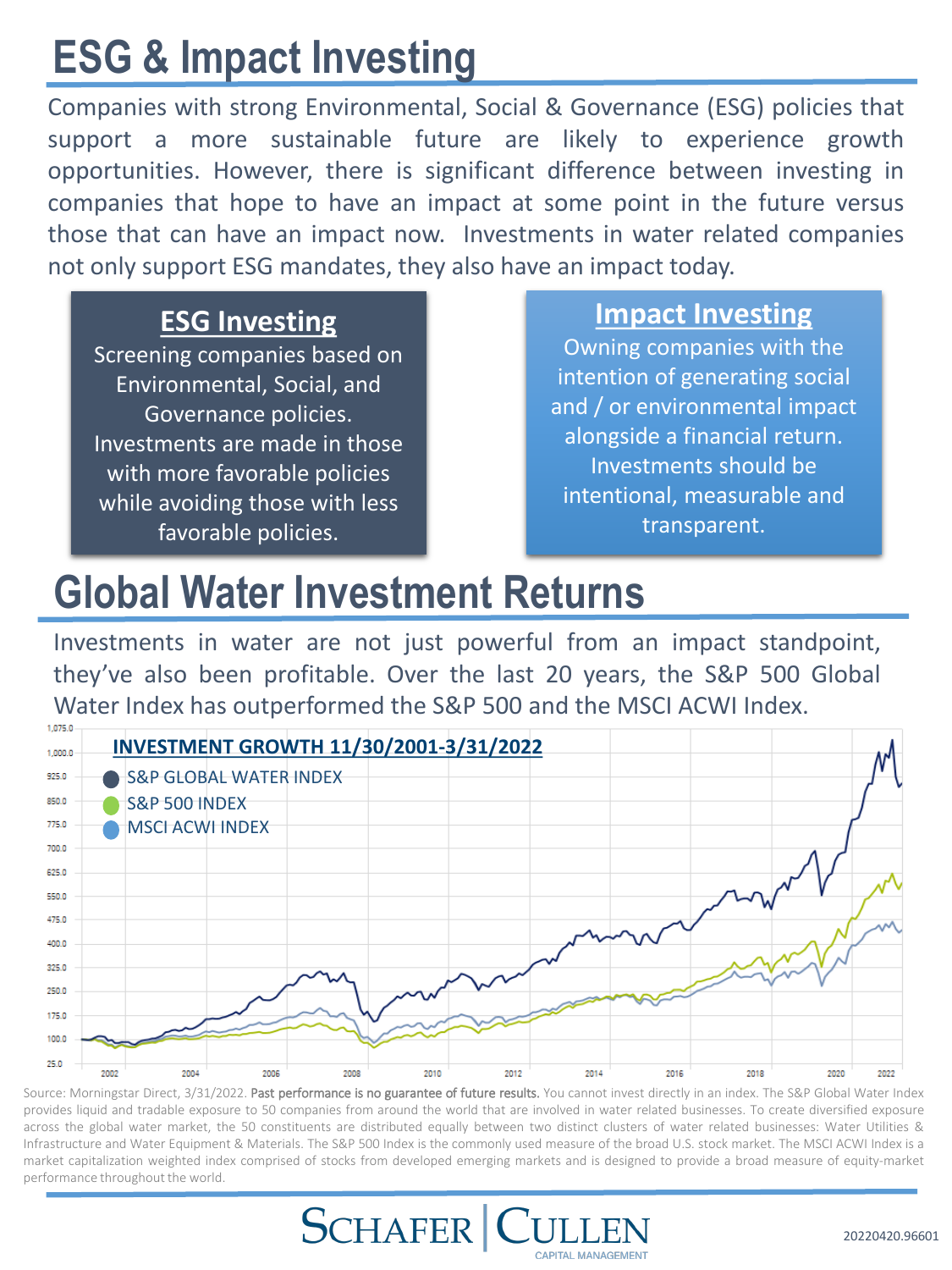## **Water Investment Opportunity**

Water is a finite resource, non substitutable, and is at the center of a growing supply/demand imbalance intensified by climate change driving more incidents of drought and flood. Water rates have historically increased more than inflation and given the scarcity of clean water and infrastructure investment needs, rates are likely to continue to climb over time8.

Water related investments have attractive business models characterized by monopolies and oligopolies, sticky customers, inflation protection, highly visible cash flows, and long-term contracts<sup>8</sup>.

| Water Utilities, Pipelines,<br>Pumps Development,<br>Desalination, Engineering,<br><b>Water Resources</b>          |
|--------------------------------------------------------------------------------------------------------------------|
| <b>Filtration, Chemicals</b><br>Wastewater Treatment,<br><b>Wastewater Technology</b>                              |
| <b>Automation, Smart</b><br><b>Meters, Leak-Detection</b><br>Devices, Irrigation,<br><b>Monitoring and Testing</b> |
| Corporate Engagement,<br><b>Greater Water Access and</b><br>Reliability, Support of<br>WaterAid                    |
|                                                                                                                    |

There are more than 175 water-related public companies with a combined market cap of \$700 billion<sup>8</sup>. Major categories for water related investment include companies focused on Water Supply, Water Quality and Water Efficiency.

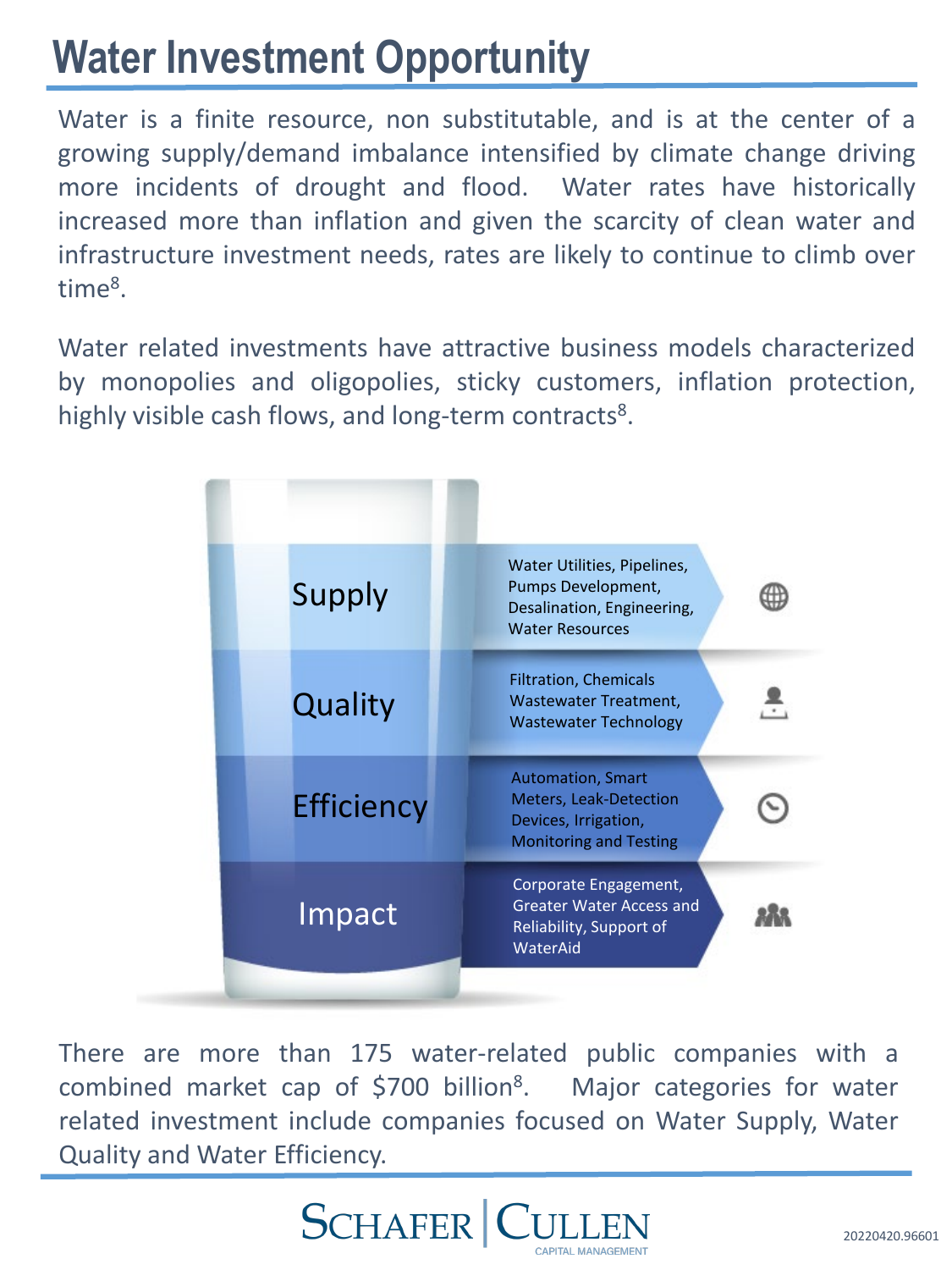## **Water Impact Strategy**

Schafer Cullen launched the Water Impact strategy on 12/31/20. Water Asset Management will act as the sub-advisor and the portfolio will maintain a high conviction, disciplined value investment approach to owning quality, pure play, global water related companies. These companies are focused on solving the water scarcity crisis by improving water quality and water supply globally.



#### **Water Asset Management**

For more than 15 years, Water Asset Management ("WAM") has exclusively invested globally in companies that ensure water quality and supply. WAM has a high degree of interaction with portfolio companies and has selectively played an activist role to drive results. WAM was one of the first water focused investors and is widely recognized as a leader in water investing.



#### **Providing Direct Impact**

# **u** WaterAid

To encourage on-going improvements to the global water sector, WAM will engage directly with water companies. WAM will also be donating a portion of revenue received as subadvisor of the strategy to support WaterAid's funding needs.<sup>4</sup>

WaterAid is a leading non-profit organization, who since 1981 has provided more than 27 million people in developing countries with access to clean water and sanitation. WaterAid was founded by the UK water industry to provide water and sanitation support to the most underserved in the world's developing nations.

<sup>1</sup>Cullen Capital Management (CCM) and Water Asset Management (WAM) are both independent, unaffiliated entities. Cullen Capital Management is the Investment Advisor, while Water Asset Management is the Investment Sub-Advisor. <sup>2</sup>Marc Robert, COO of WAM is presently the Chair Board of Trustees of WaterAid America, a global charity focused on providing access to safe water and sanitation. CCM is not affiliated with WAM or WaterAid. CCM is doing business as Schafer Cullen Capital Management (SCCM).

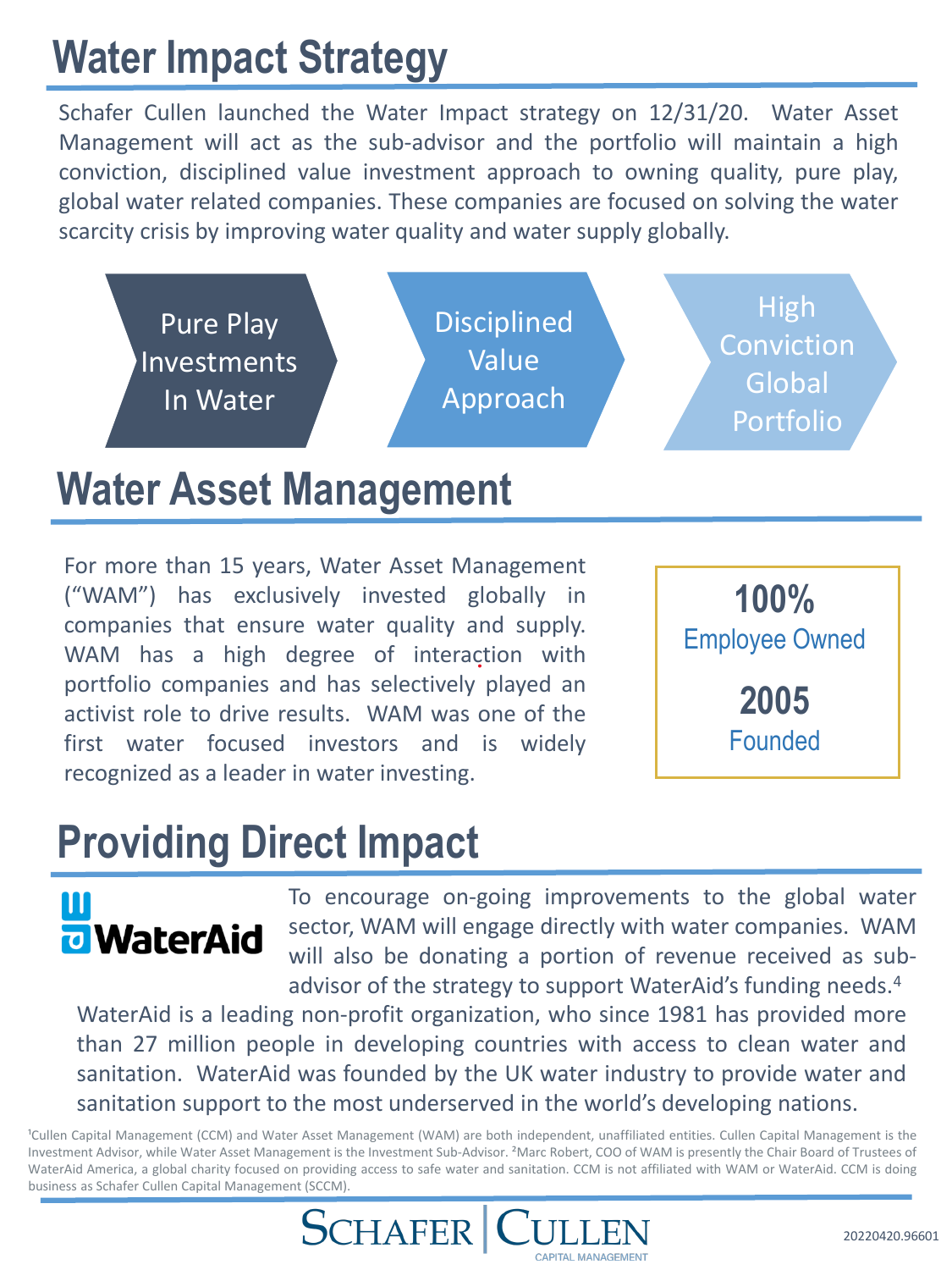#### Water Impact Strategy as of 3/31/22

Cash 1.2%

| <b>TOP INDUSTRY EXPOSURES</b>            | %     | <b>TOP TEN HOLDINGS</b>            |
|------------------------------------------|-------|------------------------------------|
| <b>Water Utilities</b>                   | 46.9% | <b>Essential Utilities Inc.</b>    |
| <b>Industrial Machinery</b>              | 14.2% | Companhia de Saneamento Basico     |
| <b>Industrial Conglomerates</b>          | 5.0%  | Core & Main Inc.                   |
| <b>Agricultural &amp; Farm Machinery</b> | 4.7%  | Lindsay Corp.                      |
| Oil & Gas Equipment & Services           | 4.6%  | <b>Select Energy Services Inc.</b> |
| <b>Leisure Products</b>                  | 4.4%  |                                    |
| <b>Building Products</b>                 | 4.1%  | <b>United Utilities Group PLC</b>  |
| <b>Multi-Utilities</b>                   | 3.6%  | American Water Works Company Inc.  |
| <b>Construction &amp; Engineering</b>    | 2.7%  | Masco Corp.                        |
|                                          |       | <b>Severn Trent PLC</b>            |
| <b>COUNTRY EXPOSURE</b>                  | %     | <b>Veolia Environment SA</b>       |
| <b>United States</b>                     | 69.6% | <b>Total Holdings</b>              |
| <b>United Kingdom</b>                    | 14.5% |                                    |
| <b>Brazil</b>                            | 6.3%  |                                    |
| <b>France</b>                            | 3.6%  |                                    |
| Spain                                    | 2.8%  |                                    |
| Canada                                   | 2.1%  |                                    |

| Total Returns as of 3/31/2022       | Jan      | <b>Feb</b> | <b>Mar</b> | <b>YTD</b> | <b>1 YR</b> | Since Inc.<br>(Jan '21) |
|-------------------------------------|----------|------------|------------|------------|-------------|-------------------------|
| Schafer Cullen Water Impact (Gross) | $-9.14$  | $-0.91$    | 3.43       | $-6.88$    | 17.91       | 20.74                   |
| Schafer Cullen Water Impact (Net)   | $-9.31$  | $-0.97$    | 3.40       | $-7.14$    | 16.51       | 19.41                   |
| S&P Global Water NR Index           | $-11.20$ | $-3.46$    | 1.47       | $-13.02$   | 9.35        | 11.57                   |
| MSCI ACWI NR Index                  | $-4.91$  | $-2.58$    | 2.17       | $-5.35$    | 7.28        | 9.64                    |

The performance noted is from a single account and represents performance of less than one year. **Past performance does not guarantee future results.** Gross of fee performance is calculated gross of wrap fees. Net of fee performance is calculated net of wrap fee. Returns are calculated net of withholding taxes on dividends. Individual account performance results will vary and will not match that of the account, el. The variance depends on factors such as market conditions at the time of investment, and/or investment restriction imposed by a client, which may cause an account to either outperform or underperform the composite or model's performance. The S&P Global Water Index provides liquid and tradable exposure to 50 companies from around the world that are involved in water related businesses. The MSCI ACWI index is designed to represent performance of the full opportunity set of large- and midcap stocks across 23 developed and 27 emerging markets. \*Inception Date: January 1, 2021.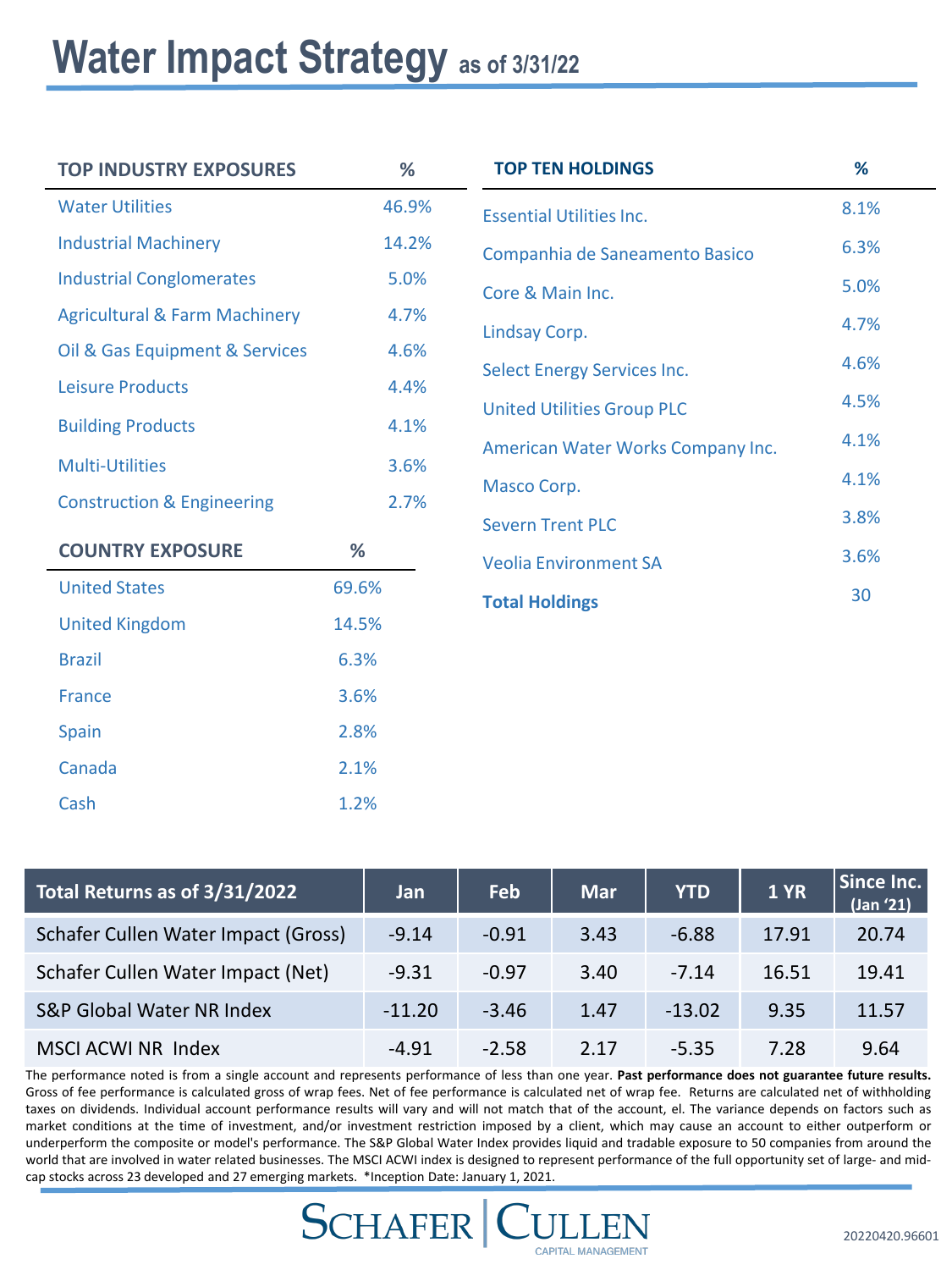#### **Historic Returns for WAM Global Water Equity**



Matthew J. Diserio *Sub Advisor / Portfolio Manager*  Water Asset Management, LLC

The performance results below are for reference only. Results reflect Water Asset Managements Long-Only portfolio which are managed by the same investment team as the SCCM Water Impact Strategy and with a similar investment approach.

| <b>Calendar Year Returns</b>         | '20   | '19   | '18      | '17   | '16   | 15      |
|--------------------------------------|-------|-------|----------|-------|-------|---------|
| WAM Global Water Equity (Gross)      | 8.82  | 33.66 | $-17.32$ | 18.76 | 26.59 | $-7.14$ |
| WAM Global Water Equity (Net)        | 5.87  | 29.63 | $-19.22$ | 15.86 | 22.00 | $-8.96$ |
| <b>S&amp;P Global Water NR Index</b> | 16.12 | 33.86 | $-9.82$  | 27.10 | 6.83  | $-1.50$ |
| <b>MSCI ACWI NR Index</b>            | 16.25 | 26.60 | $-9.42$  | 23.97 | 7.86  | $-2.36$ |

Performance results are a preliminary, unaudited, net of fees estimate and includes reinvestment of dividends and other income. Current performance may be lower or higher than the performance data quoted. The performance data quoted represents past performance, which is no guarantee of future results. Investment return and principal value will fluctuate, and an investor's account may be worth more or less than their original cost. The MSCI ACWI Index is designed to represent performance of the full opportunity set of large- and mid-cap stocks across 23 developed and 27 emerging markets. Performance returns from inception (1/1/06) through April 2014 represent performance for the long portfolio of WAM's TRF Long/Short Equity Strategy, adjusted to reflect 100% long exposure and net of management fees and fund expenses. Performance returns for the period May 2014 to present represent actual net returns for the WAM Global Water Equity Fund LP – Class A, net of 1.25% management fees and fund expenses such as fund administration, audit, tax and custody. The reference index is not subject to any of the fees or expenses to which the Fund's portfolio would be subject. It is not possible to invest in the index. They are used for comparison purposed only. It should not be assumed that the Fund's portfolio will invest in any specific stocks that comprise the index.